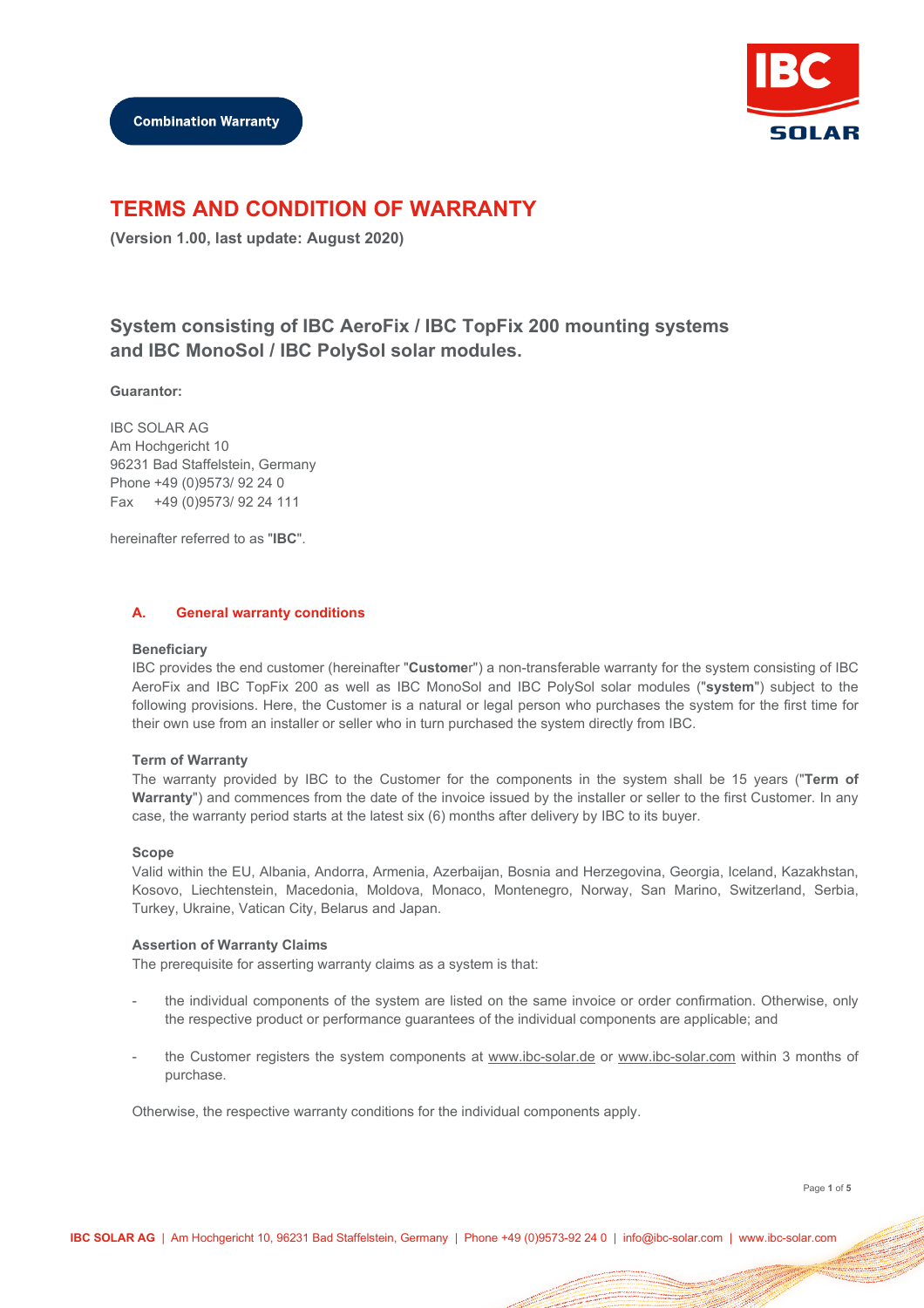

Claims under the warranty must be asserted by the Customer against the seller or the installer of the system immediately after discovery of the warranty case, but no later than three months after becoming aware of the facts that substantiate their warranty claim or they have not acquired this knowledge as a result of gross negligence, on presentation of the registration number and the planning documents of the system with proof of stability (e.g. PV Manager planning file or alternative structural analysis). IBC is entitled to reject warranty claims if the Customer does not comply with these obligations. If the retailer or installer no longer exists, for instance due to cessation of business or insolvency, or if the Customer does not know the retailer or installer, the Customer may directly approach IBC. These terms and conditions of warranty represent a voluntary service by IBC. Any claims beyond the aforementioned warranties, particularly regarding direct or indirect damage shall be excluded, insofar as this is permitted by law. The enforcement of warranties shall not constitute a renewal or extension of existing, statutory warranty claims or claims on the basis of these terms and conditions of warranty.

## **Indirect consequential damage**

A warranty case also exists if the defect in the mounting system is the cause of damage to the module, or if the module is defective for damage to the mounting. Other indirect damage is not covered by this warranty.

#### **Applicable law**

This warranty is subject to the law of the Federal Republic of Germany. The courts of Coburg, Germany shall be the place of jurisdiction for all disputes arising from or in connection with this warranty.

# **B. Specific warranty conditions for the mounting system used in the system IBC AeroFix / IBC TopFix 200**

#### **Product Warranty**

For the duration of the Warranty Period, IBC guarantees Customer in the system that each of the assembly systems in IBC AeroFix or IBC TopFix 200, as applicable, is free of material defects. However, for sealing and plastic materials, no warranty or whatsoever is provided by IBC.

At this, the Warranty is only provided in the case of compliance with the following conditions:

- 1. The assembly systems IBC AeroFix or IBC TopFix 200, as applicable, has been dimensioned, installed and maintained in a proper and professional manner according to the current version of the assembly instruction at the date of its first installation, and the assembly systems IBC AeroFix or IBC TopFix 200, as applicable, was installed for its intended use;
- 2. all applicable standards (in particular but not limited to EN 1991), regulations, guidelines and accepted technical rules have been observed and adhered to with the dimensioning, installation and maintenance of the IBC AeroFix or IBC TopFix 200, as the case may be, and
- 3. no case of improper transport or packaging of the assembly systems IBC AeroFix or IBC TopFix 200, as the case may be, is given nor was the defect caused by vandalism, animals, force majeure (particularly but not limited to riots, wars, earthquakes or floods), overvoltage, fire or explosions.
- 4. only the components delivered with the IBC AeroFix or IBC TopFix 200, as applicable, have been used, and
- 5. none of the assembly system IBC AeroFix or IBC TopFix 200, as applicable, has been modified, altered or extended and
- 6. each of the assembly systems IBC AeroFix or IBC TopFix 200, as the case may be, has only be deployed within:
	- corrosiveness category C1 to C3 (according to EN ISO 12944-2); and
	- environmental temperatures from -30 to +50 degrees Celsius.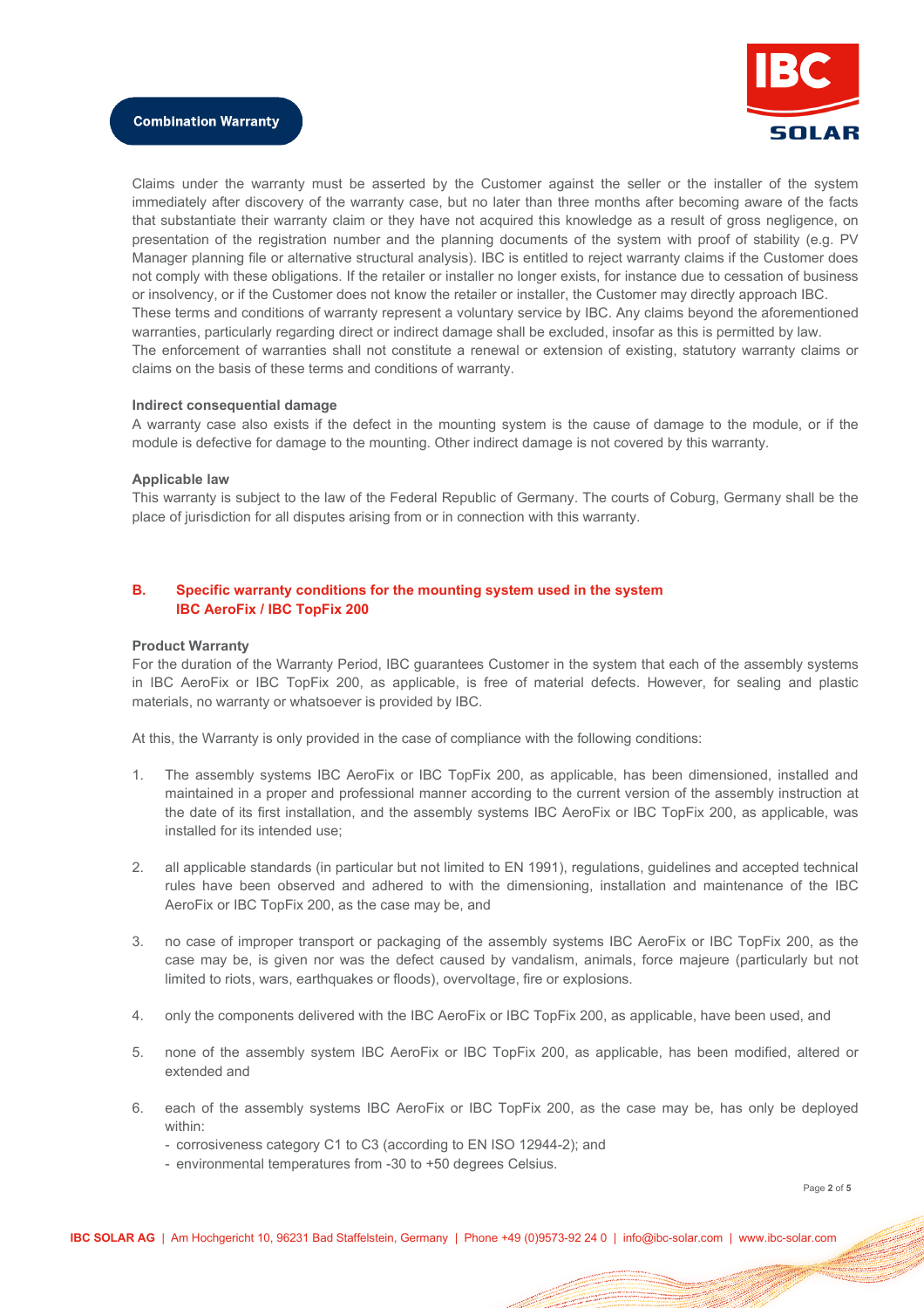

## **Warranty claim**

A warranty claim is given, if a material defect occurs within the Warranty Period and is not caused by:

- frost damage through water ingress into parts and/or the module frame of the assembly systems IBC AeroFix or IBC TopFix 200, as the case may be; or
- fire, lightning and similar natural events; or
- thermal and restrained deformation.

Mere visual defects (such as but not limited to discoloration or surficial corrosion), which do neither affect the functionality nor the safeness of the assembly systems IBC AeroFix or IBC TopFix 200, as the case may be, do not constitute a warranty claim.

## **Warranty performance**

In case of a warranty claim, IBC shall, in its sole discretion, deliver Customer either a defect-free part, repair the defect part or reimburse the fair value of the defect part to the Customer. The expenses necessary for fulfilling the warranty performance, in particular the costs of installation or removal, reinstallation, transport and work expenses shall not be assumed or reimbursed by IBC. Other claims of Customer against IBC, in particular for damage compensation, are excluded. However, these warranties do not affect the contractual or legal rights of the Customer towards the vendor in question.

The specific warranty conditions under C. apply to the PV modules acquired in the system.

## **C. Specific warranty conditions for the solar modules used in the system**

## **Product Warranty**

IBC SOLAR grants a Product Warranty for quality in material and processing of the Module.

In the event a defect due to material or manufacturing fault(s) occurs within the first fifteen (15) years and that certain defect impairs Module's functionality more than trivial and does not simultane-ously constitute claim(s) relating to the Power Warranty as defined in Section 4. (´**Product Warranty Event**´), IBC SOLAR will rectify that certain Product Warranty Event in accordance with this Warranty.

## **Power Warranty**

In addition, IBC SOLAR grants a Power Warranty for the performance of the Module. IBC SOLAR guarantees the actual Module power at the time of delivery amounts to at least 97.5% of the nominal power as set forth in the respective Module data sheet (´**Initial Value**´). In the following 25 years, based on the Initial Value, the power will not decrease by more than 0.7% of the nominal power as set forth in that certain Module data sheet each year. As a result, the power at the end of the 25th year of operation will correspond to at least 80.0% of the nominal power as set forth in that certain Module data sheet. In the event of a negative deviation of the actual Module power from these guar-anteed power values (´**Power Warranty Event**´), IBC SOLAR will rectify that certain Power Warranty Event in accordance with this Warranty.

In order to verify a Power Warranty Event, the actual Module power shall be determined in standard test conditions (STC), i.e. at a standard spectral distribution at AM 1.5, an irradiation of 1000 W/m<sup>2</sup> and a cell temperature of 25 $^{\circ}$ C, as per IEC 60904. The definitive power shall be measured by an approved measuring institute or by IBC SOLAR itself. Measuring tolerances shall +/- 5.0%.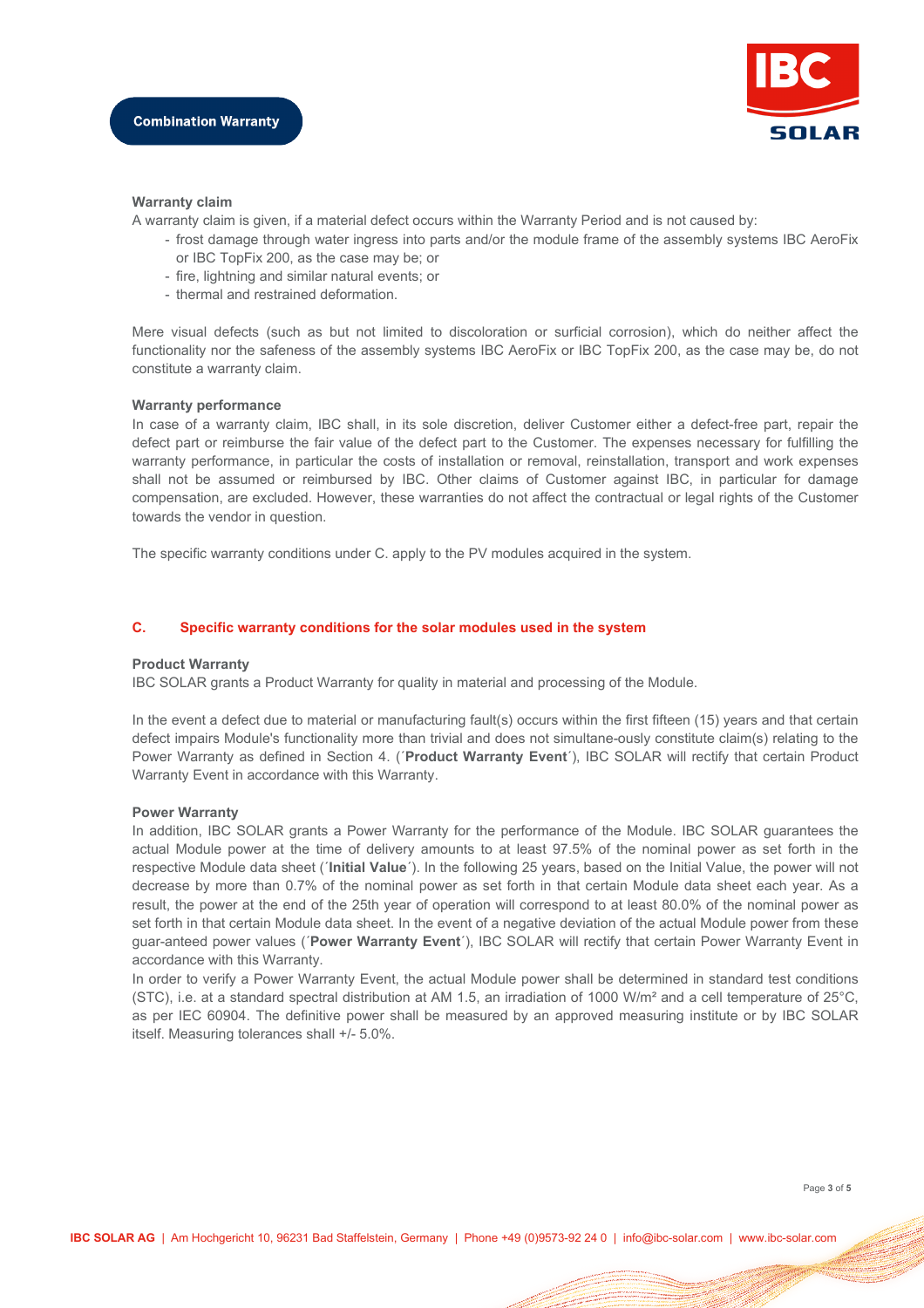

#### **Warranty Services**

At the sole discretion of IBC SOLAR, a justified claim will be settled by either of the following Warranty Services:

- Repair work; or
- Delivery of additional Module for Performance Warranty Event; or
- Reimbursement of the replacement costs for a similar/identical Module, reduced by an annual, linear depreciation amount calculated on the basis of an expected period of use of 25 years of the original Module that is subject to the warranty claim; or
- Reimbursement of the purchase price, reduced by an annual, linear depreciation amount calculated on the basis of an expected period of use of 25 years of the original Module that is subject to the warranty claim; or
- Reimbursement of the difference in power between on the one hand actual and on the other hand guaranteed power according to the market price for kWp of a pv-module at the time IBC received the warranty claim; or
- Replacement. In this event, IBC SOLAR will provide similar/identical modules during the product warranty period.

## **Warranty Services; Limitations**

The Module has been tested in accordance with IEC 61215, reflecting a life circle in temperate cli-mate zone. Any consequence through the impact of any different climate zone, suited for affect the life circle of the Module is excluded from this Warranty.

No warranty event is given and consequently Warranty Services shall be excluded as follows:

- That Warranties shall not apply to any Module installed in off-shore systems or that is not permanently attached to the ground (e.g. on buoys, vessels, vehicles or similar).
- The Module was used in such a manner to infringe IBC SOLAR's or any third party's intellectual property rights (e.g. patents, trademarks).
- Type or serial number of the affected Module have been tampered with, erased, removed or rendered illegible;
- The installation was not performed as per the installation instructions applicable at the time of installation;
- There are defects that were caused by Beneficiary or third parties, in particular installers, and these certain defects were specifically caused by incorrect assembly or commissioning, a combination with unsuitable components or incorrect operation or use;
- Repair work or modification(s) were not carried out or authorised by IBC SOLAR, unless that certain repair work or modification(s) does not influence the functionality or performance of the Module;
- There are defects that indicate force majeure, in particular lightning strike, overvoltage, floods, fire, pests, breakage or any other events that IBC SOLAR cannot influence; The Module has been subjected to exposure to improper voltage or power surges or abnormal conditions (such as acid rain, salt, soot or other pollution);

The Module has been subjected to exposure to mold discoloration or similar external effects;

The Module has been subjected to exposure to any of the following: extreme thermal or extreme environmental conditions, or rapid changes in such conditions, corrosion, oxidation, accident, influence of chemical products or other acts beyond IBC SOLAR´s reasonable control (including damage by fire, flood, etc.);

Page **4** of **5**